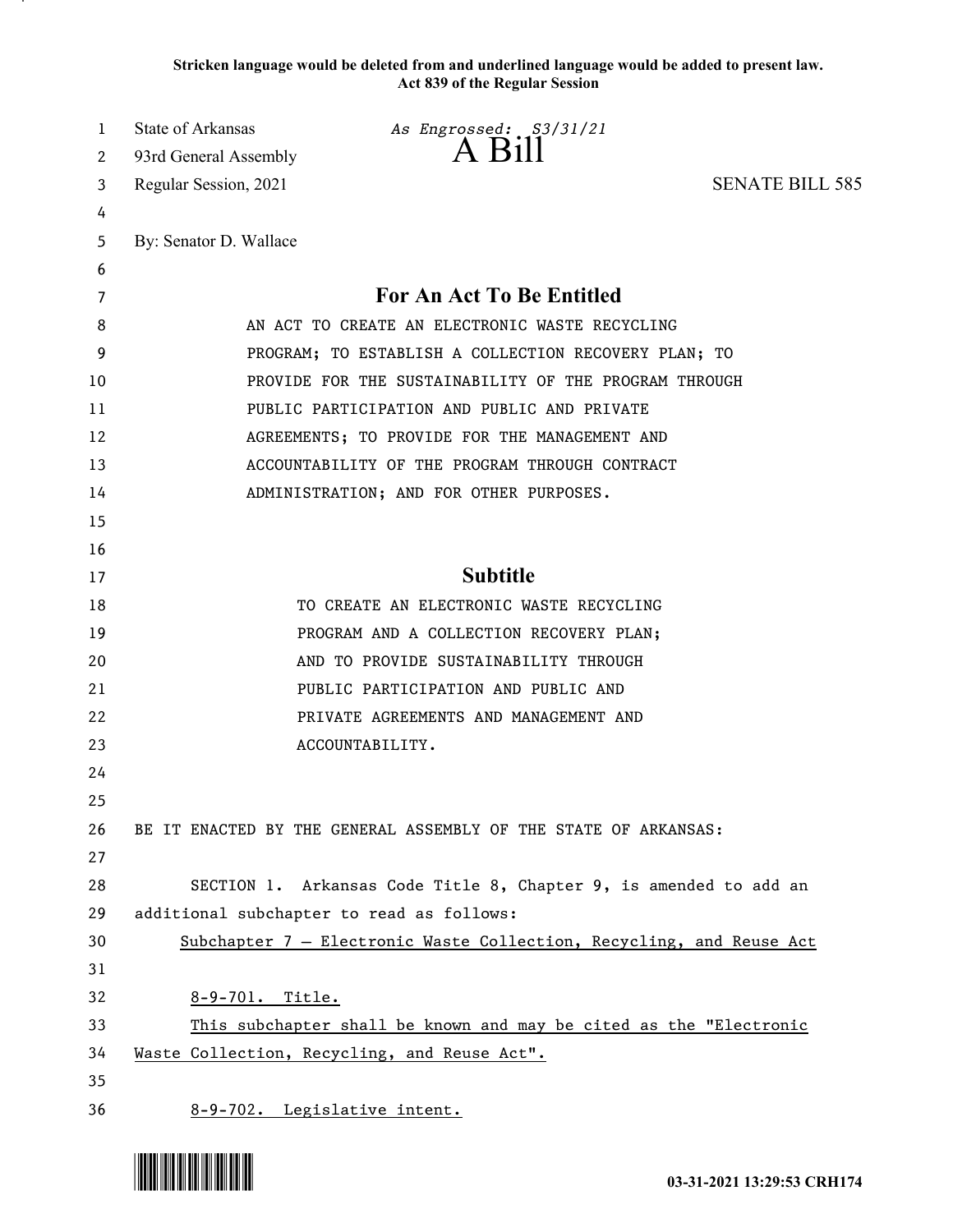| 1            | The purpose of this subchapter is to:                                         |
|--------------|-------------------------------------------------------------------------------|
| $\mathbf{2}$ | (1) Promote recycling in order to conserve natural resources,                 |
| 3            | conserve energy, and preserve landfill space;                                 |
| 4            | (2) Protect the public health and the quality of the state's                  |
| 5            | environment through the establishment of a comprehensive, convenient,         |
| 6            | efficient, affordable, and environmentally sound electronic waste recycling   |
| 7            | program for the disposition of consumer electronic items and the potentially  |
| 8            | hazardous chemicals contained in the consumer electronic items;               |
| 9            | (3) Standardize and provide criteria for the collection of                    |
| 10           | consumer electronic items through local and regional collection points;       |
| 11           | (4) Recognize outdated, obsolete, malfunctioning, or discarded                |
| 12           | electronic equipment as consumer electronic items, referred to as e-waste;    |
| 13           | (5) Require effective and efficient criteria for the collection,              |
| 14           | transport, recycling, reuse, or disposal of consumer electronic items, thus   |
| 15           | capturing this part of the waste stream and diverting the consumer electronic |
| 16           | items from the state's landfills;                                             |
| 17           | (6) Sustain the electronic waste recycling program by                         |
| 18           | encouraging public participation and by requiring participation by certain    |
| 19           | state-supported entities; and                                                 |
| 20           | (7) Instill confidence in the operation of the electronic waste               |
| 21           | recycling program through proper management and accountability, including     |
| 22           | without limitation public contract administration and reporting to designated |
| 23           | state regulators.                                                             |
| 24           |                                                                               |
| 25           | 8-9-703. Definitions.                                                         |
| 26           | As used in this subchapter:                                                   |
| 27           | (1) "Cathode ray tube" means a vacuum tube composed primarily of              |
| 28           | glass that is the visual or video display component of an electronic device;  |
| 29           | "Component" means any part of a consumer electronic item;<br>(2)              |
| 30           | "Consumer electronic item" means an electronic item or other<br>(3)           |
| 31           | electronic waste containing an intact or broken cathode ray tube, including   |
| 32           | without limitation a:                                                         |
| 33           | Television;<br>(A)                                                            |
| 34           | (B)<br>Computer monitor;                                                      |
| 35           | (C)<br>Cathode ray tube monitor or display device;                            |
| 36           | (D)<br>Personal computer or computer component;                               |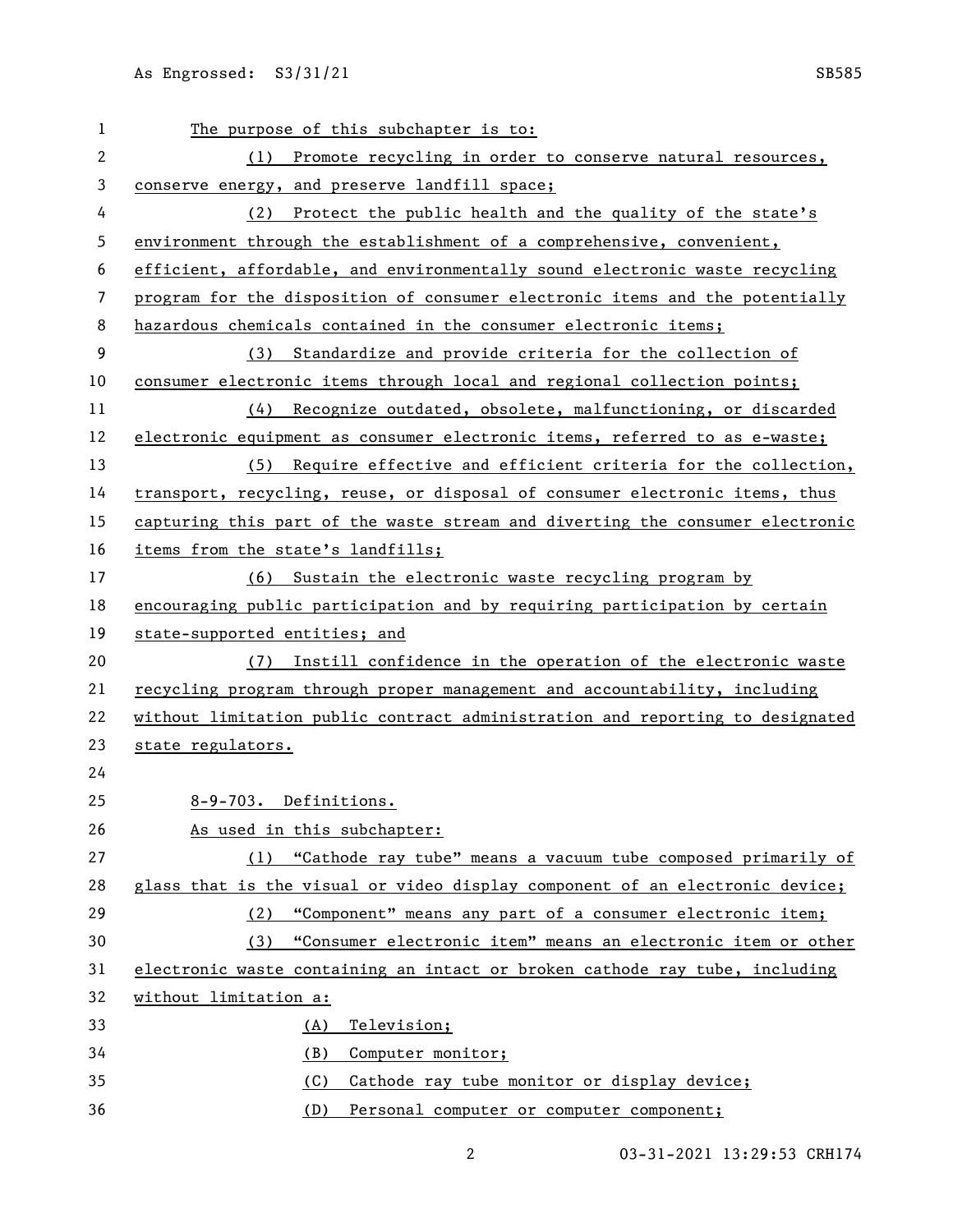| 1  | (E)<br>Audio or stereo player;                                              |
|----|-----------------------------------------------------------------------------|
| 2  | (F)<br>Videocassette recorder or player;                                    |
| 3  | (G)<br>Digital videodisc recorder or player;                                |
| 4  | (H)<br>Video camera;                                                        |
| 5  | (1)<br>Telephone;                                                           |
| 6  | (J)<br>Facsimile or copying machine;                                        |
| 7  | (K)<br>Printer                                                              |
| 8  | Cellular telephone;<br>(L)                                                  |
| 9  | (M)<br>Wireless paging device;                                              |
| 10 | (N)<br>Video game console;                                                  |
| 11 | (0)<br>Device containing or requiring a hard-drive; or                      |
| 12 | High-capacity self-contained storage device;<br>(P)                         |
| 13 | $(4)$ "Contract administrator" means a public entity that performs          |
| 14 | supervision, coordination, or administration of county, municipal, or state |
| 15 | solid waste, recycling, or reuse programs with:                             |
| 16 | (A) Demonstrated experience in the monthly collection of                    |
| 17 | consumer electronic items; and                                              |
| 18 | (B) A minimum annual collection of consumer electronic                      |
| 19 | items in excess of two hundred (200) tons;                                  |
| 20 | "Contractor" means a person who:<br>(5)                                     |
| 21 | (A)<br>Owns or operates a corporate recycling entity with                   |
| 22 | multiple locations in the state; and                                        |
| 23 | Has a minimum of three (3) years' experience in the<br>(B)                  |
| 24 | collection, recovery, transport, recycling, refurbishing, marketing, and    |
| 25 | distribution for reuse of consumer electronic items;                        |
| 26 | (6) "Eligible entity" means an entity located in the state and              |
| 27 | includes without limitation a:                                              |
| 28 | Single-family or multifamily household;<br>(A)                              |
| 29 | Small business or nonprofit corporation with less than<br>(B)               |
| 30 | five hundred (500) full-time employees;                                     |
| 31 | Planning and development district;<br>(C)                                   |
| 32 | Regional solid waste management district; and<br>(D)                        |
| 33 | State-supported entity;<br>(E)                                              |
| 34 | "State-supported entity" includes without limitation a<br>(7)               |
| 35 | department, commission, council, board, committee, institution, legislative |
| 36 | body, agency, government corporation, educational institution, or office of |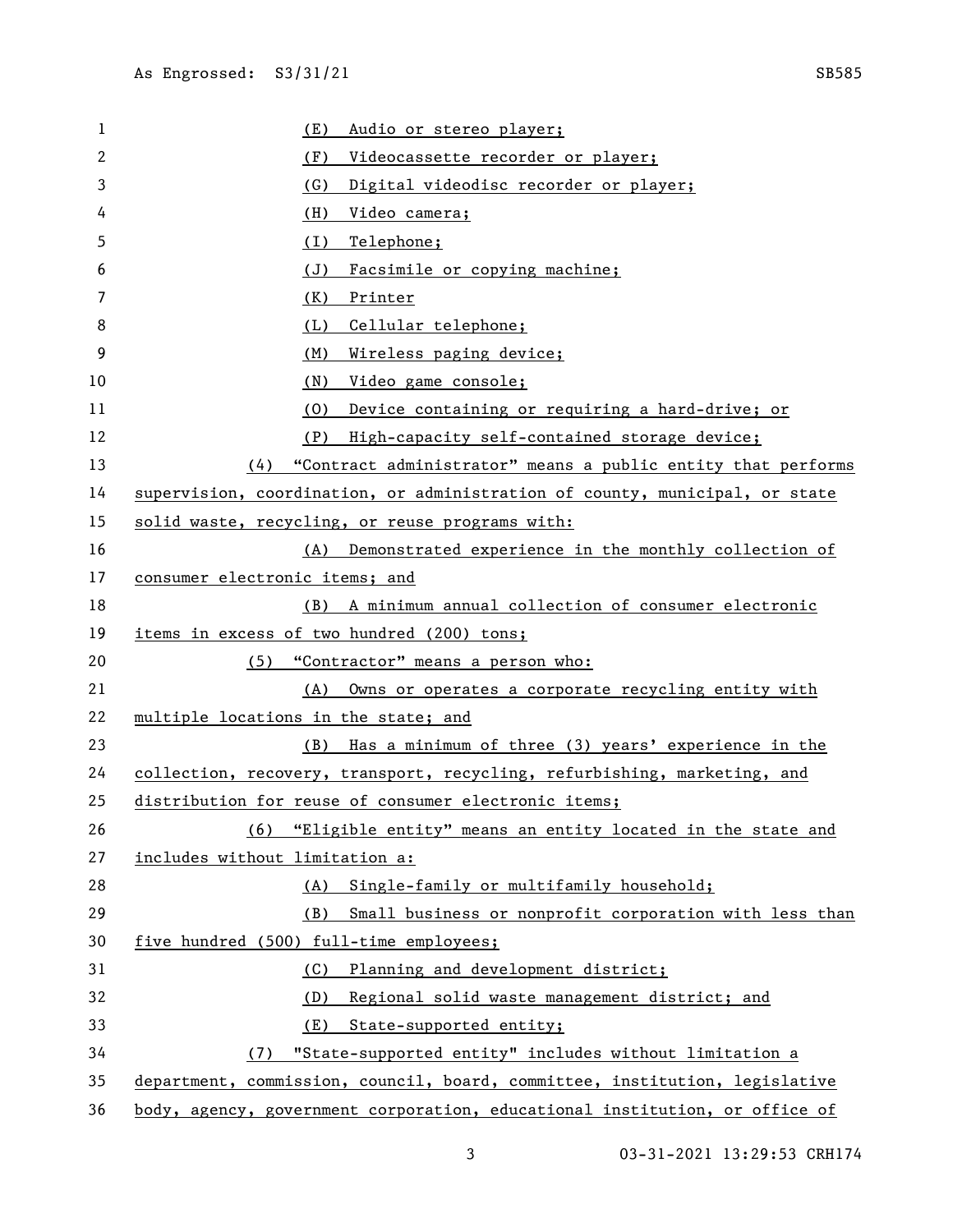As Engrossed: S3/31/21 SB585

| 1  | the executive, legislative or judicial branch of the government of this       |
|----|-------------------------------------------------------------------------------|
| 2  | state;                                                                        |
| 3  | (8) "Used, broken cathode ray tube" means a cathode ray tube                  |
| 4  | with glass removed from its housing or casing whose vacuum has been released; |
| 5  | and                                                                           |
| 6  | "Used, intact cathode ray tube" means a cathode ray tube<br>(9)               |
| 7  | whose vacuum has not been released.                                           |
| 8  |                                                                               |
| 9  | 8-9-704. Consumer electronic items recovery plan.                             |
| 10 | (a) Before a program for the collection, recovery, transport,                 |
| 11 | recycling, refurbishing, and marketing and distribution for reuse for         |
| 12 | consumer electronic items may be established, a contract administrator shall: |
| 13 | (1) Develop a recovery plan; and                                              |
| 14 | (2) Submit the recovery plan to the Division of Environmental                 |
| 15 | Quality.                                                                      |
| 16 | $(b)(1)$ The recovery plan required under subsection (a) of this section      |
| 17 | shall be updated every five (5) years from the start date of the initial      |
| 18 | approval of the recovery plan.                                                |
| 19 | (2) At a minimum, the recovery plan shall include a:                          |
| 20 | (A) Prohibition of a recycling fee at the retail point of                     |
| 21 | purchase or point of sale of a consumer electronic item;                      |
| 22 | Reasonable and convenient access to recovery and<br>(B)                       |
| 23 | collection options for an eligible entity, including local and regional       |
| 24 | collection options;                                                           |
| 25 | (C)<br>Comprehensive, convenient, environmentally, and                        |
| 26 | economically sound collection system operated by a contractor and supervised  |
| 27 | and administered by a contract administrator that may include specific        |
| 28 | logistical criteria including without limitation the location, size, and      |
| 29 | number of eligible entities;                                                  |
| 30 | (D) Plan for marketing and distribution of collected                          |
| 31 | consumer electronic items or components for individual, business,             |
| 32 | educational, or other use;                                                    |
| 33 | Sustainability plan ensuring appropriate public or<br>(E)                     |
| 34 | private funding of the program, which may include grants, appropriations,     |
| 35 | donations, or fees for service;                                               |
| 36 | (F) Communications and promotion program informing an                         |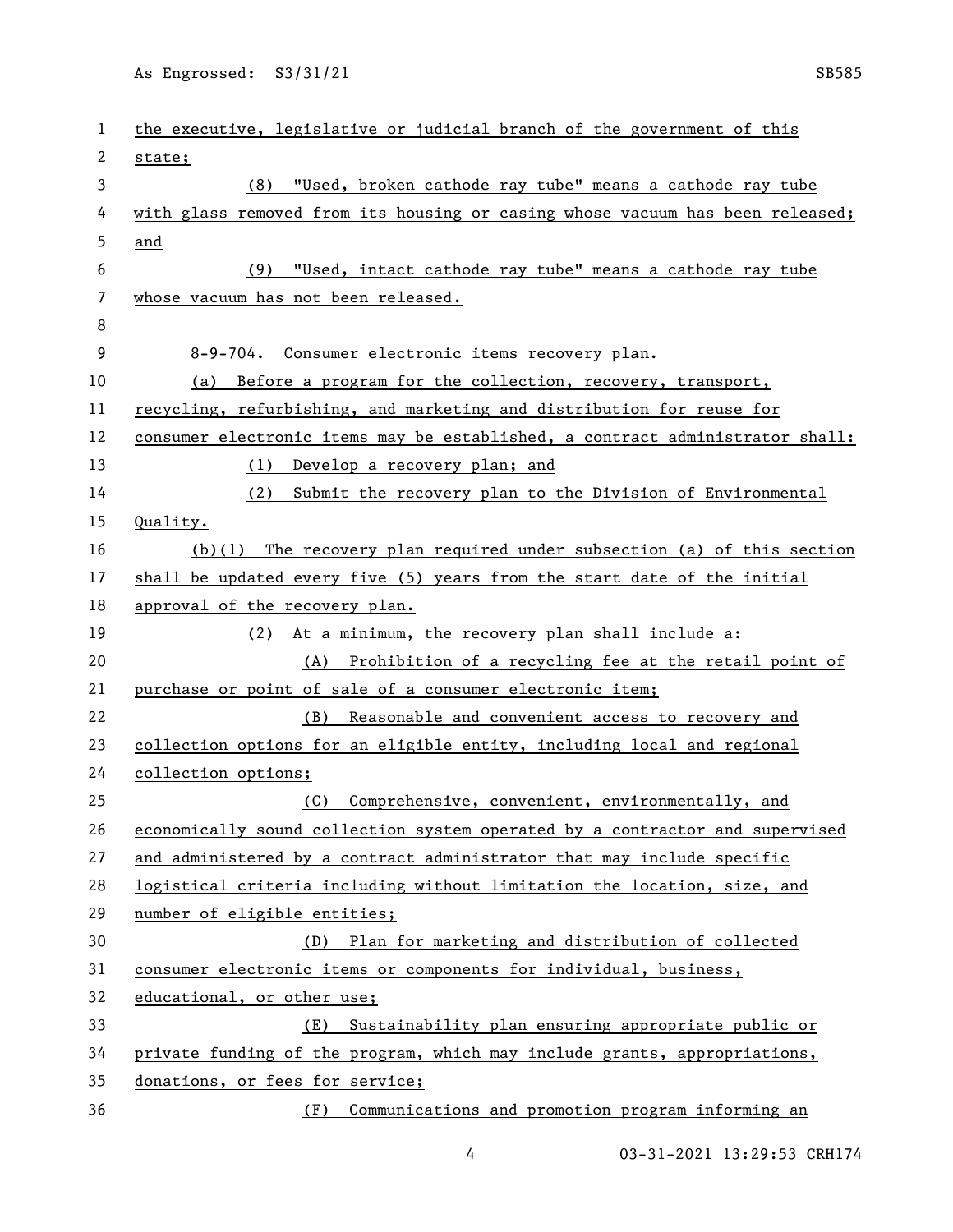As Engrossed: S3/31/21 SB585

| 1              | eligible entity on how and where consumer electronic items may be collected   |
|----------------|-------------------------------------------------------------------------------|
| 2              | and recovered for recycling and reuse in compliance with Arkansas law,        |
| 3              | including a website that the general public and eligible entities may access  |
| 4              | to be informed how and where to return consumer electronic items for          |
| 5              | recovery, recycling, refurbishing, and marketing and distribution for reuse;  |
| 6              | and                                                                           |
| $\overline{7}$ | Condition or requirement as may be required by the<br>(G)                     |
| 8              | contract administrator.                                                       |
| 9              |                                                                               |
| 10             | 8-9-705. Contractor services and experience.                                  |
| 11             | (a) Collection and recovery services provided by a contractor and             |
| 12             | managed by a contract administrator may use existing collection               |
| 13             | infrastructure for handling consumer electronic items.                        |
| 14             | (b) A contractor providing collection and recovery services and               |
| 15             | managed by a contractor administrator shall:                                  |
| 16             | (1) Own or operate multiple locations in the state;                           |
| 17             | Have a minimum of three (3) years' experience in collecting<br>(2)            |
| 18             | and processing consumer electronic items for recycling and reuse; and         |
| 19             | (3) Be certified or accredited by national and international                  |
| 20             | electronic and environmental standards and practices organizations, including |
| 21             | without limitation the following:                                             |
| 22             | (A) e-Stewards Standard for Ethical and Responsible Reuse,                    |
| 23             | Recycling, and Disposition of Electronic Equipment and Information            |
| 24             | Technology;                                                                   |
| 25             | ISO 14001:2015 Environmental Management System; or<br>(B)                     |
| 26             | (C) ISO 45001:2018 Occupational Health and Safety                             |
| 27             | Management System.                                                            |
| 28             |                                                                               |
| 29             | 8-9-706. Collection logistics.                                                |
| 30             | Collection and recovery services and collection points:                       |
| 31             | (1) Shall be designated by the contract administrator to further              |
| 32             | the promotion of recycling in order to conserve natural resources, conserve   |
| 33             | energy, and preserve landfill space; and                                      |
| 34             | (2) May be limited to areas of the state identified by the                    |
| 35             | contract administrator through specific criteria, including without           |
| 36             | limitation:                                                                   |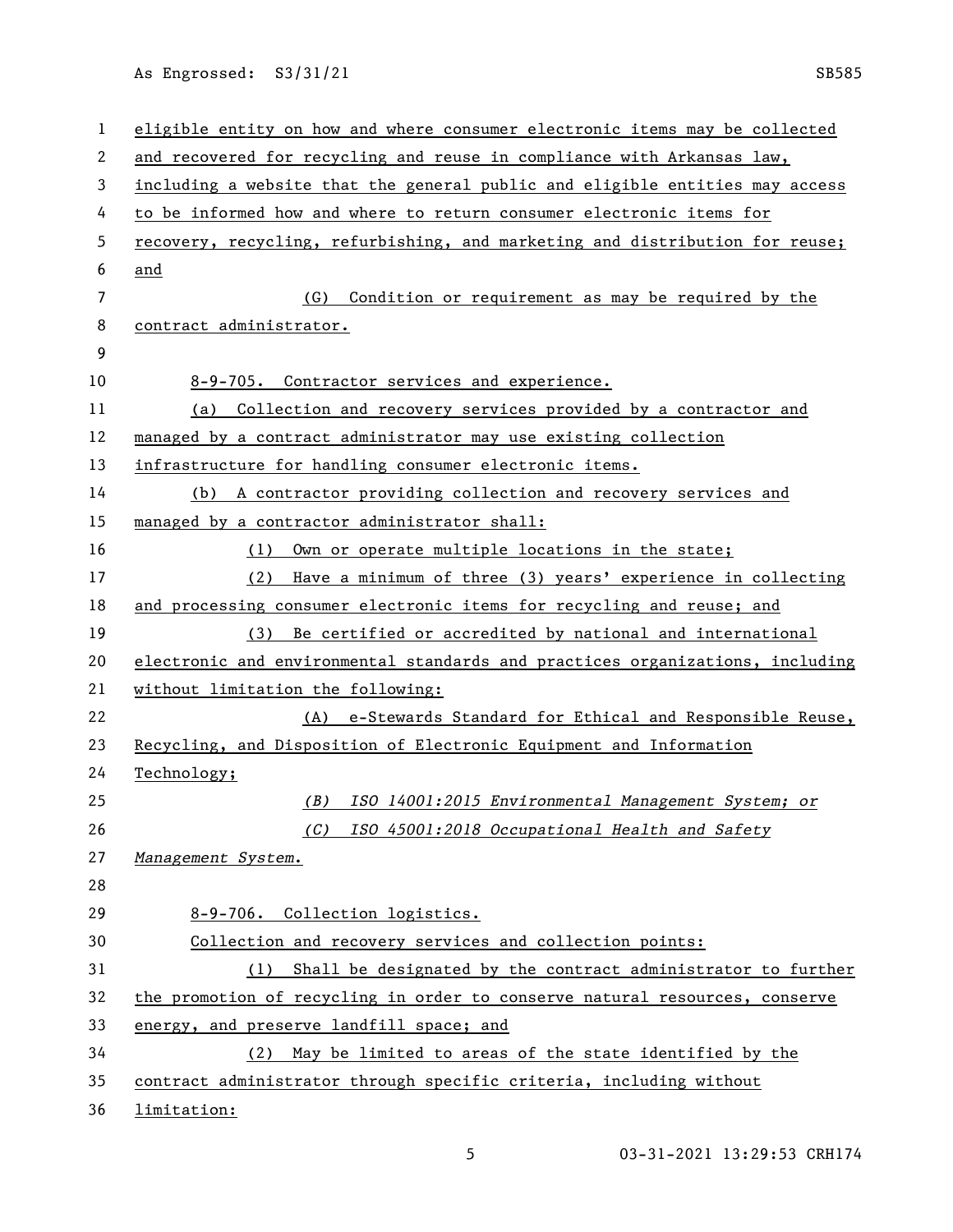| 1  | Residential population density;<br>(A)                                        |
|----|-------------------------------------------------------------------------------|
| 2  | (B)<br>Contiguousness of counties or municipalities in the                    |
| 3  | state;                                                                        |
| 4  | (C)<br>State and federal highways; and                                        |
| 5  | (D)<br>Existing collection infrastructure and location and                    |
| 6  | size and number of eligible entities.                                         |
| 7  |                                                                               |
| 8  | 8-9-707. Collection and participation.                                        |
| 9  | (a) An effective and sustainable collection, recovery, transport,             |
| 10 | recycling, refurbishing, and marketing and distribution for reuse of consumer |
| 11 | electronic items program protecting the environmental quality of this state   |
| 12 | shall require no less than two (2) levels of participation by eligible        |
| 13 | entities.                                                                     |
| 14 | (b) A contractor, managed by a contract administrator, may provide            |
| 15 | collection and recovery services for consumer electronic items from eligible  |
| 16 | entities in accordance with the recovery plan.                                |
| 17 | $(c)(1)$ An eligible state-supported entity shall participate in the          |
| 18 | program.                                                                      |
| 19 | The Marketing and Redistribution Section of the Department<br>(2)             |
| 20 | of Transformation and Shared Services, or any state-supported entity that     |
| 21 | oversees the redistribution and sale of state surplus property, shall assist  |
| 22 | in the facilitation of participation in the program.                          |
| 23 | (d) An eligible entity other than a state-supported entity using              |
| 24 | consumer electronic items may:                                                |
| 25 | (1) Be encouraged and incentivized to participate in collection               |
| 26 | contracts and permanent and temporary collection points; and                  |
| 27 | (2) Participate through a fee-for-service collection program.                 |
| 28 |                                                                               |
| 29 | 8-9-708. Compliance with law.                                                 |
| 30 | All consumer electronic items recovered and collected under this              |
| 31 | subchapter shall be recycled or otherwise disposed of in a manner that        |
| 32 | complies with federal, state, and local law.                                  |
| 33 |                                                                               |
| 34 | 8-9-709. Disposal.                                                            |
| 35 |                                                                               |
|    | Contractors shall only dispose of consumer electronic items or                |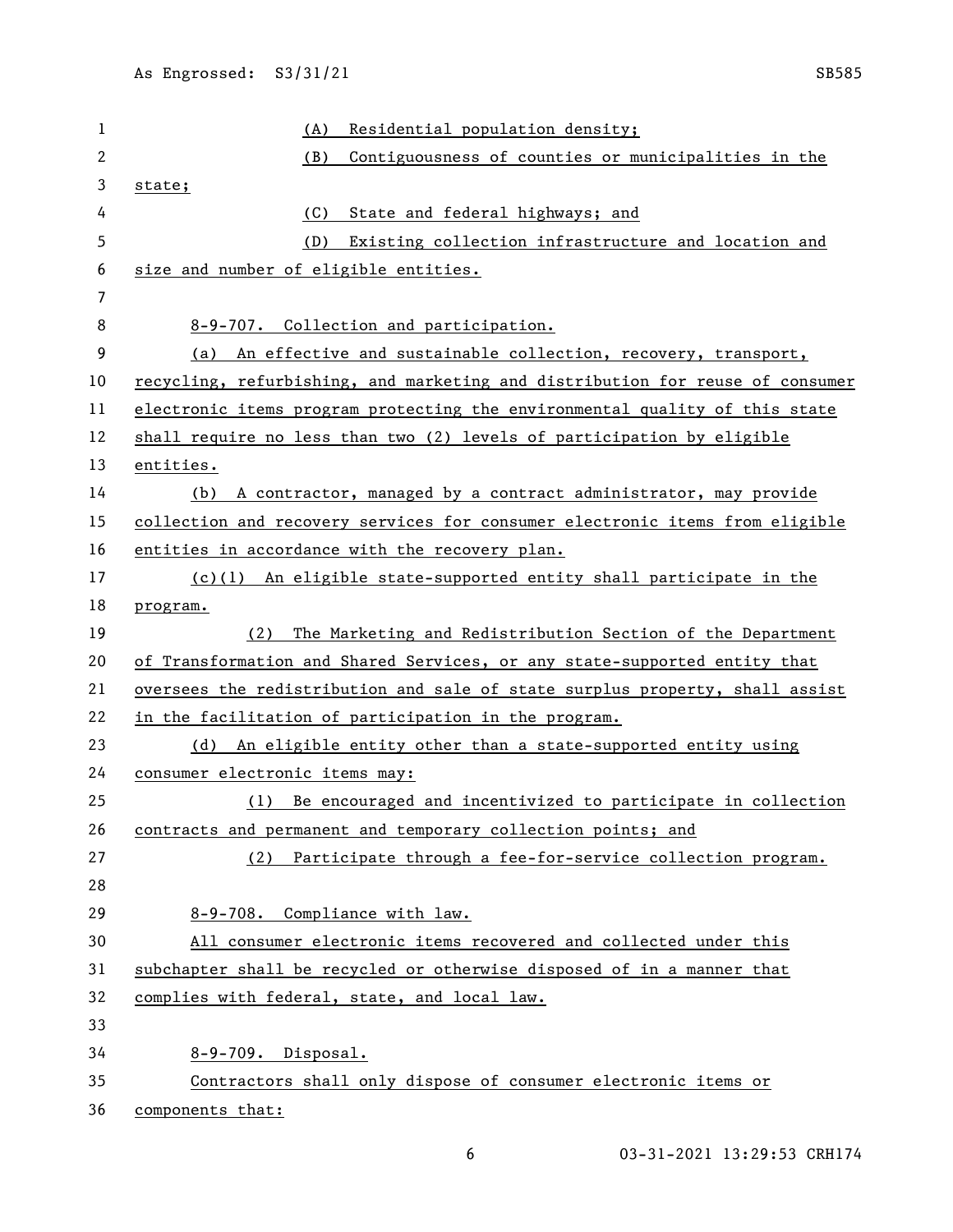(1) Cannot be refurbished or recycled for reuse in a manner consistent with their original use; or (2) Have no other beneficial use. 8-9-710. Hazardous waste and hazardous substances. Hazardous waste and hazardous substances, including without limitation mercury, lead, cadmium, beryllium, and similar substances found in consumer electronic items or components shall be managed, recycled, and disposed of in accordance with local, state, and federal law. 8-9-711. Transparency. (a) A contractor and contract administrator shall conduct and administer respectively a program for the collection, recovery, transport, recycling, refurbishing, and marketing and distribution for reuse of consumer 15 electronic items that is fiscally transparent and sustainable. (b)(1) The contractor shall report the total monthly weight in pounds of consumer electronic items collected to the contract administrator no later than the tenth day of the month following the month in which the consumer electronic items were collected. (2) The contract administrator shall verify each monthly report required by subdivision (b)(1) of this section. (c) The report shall include the location of collection, consumer 23 electronic items collected, and per-pound accounting for each category of consumer electronic items collected. (d) Within sixty (60) calendar days of submission of the final monthly report for a calendar year, the contract administrator and the contractor shall prepare and publish an annual report based on the monthly reports. 8-9-712. Contractor and contract administrator selection and funding. (a) Within thirty (30) days of the effective date of this subchapter, the Secretary of the Department of Energy and Environment shall issue a request for qualifications for a contract administrator. (b) Within thirty (30) days of being selected by the secretary, the contract administrator shall issue a request for qualifications for a contractor. (c) The contractor's responsibilities for collection, recovery,